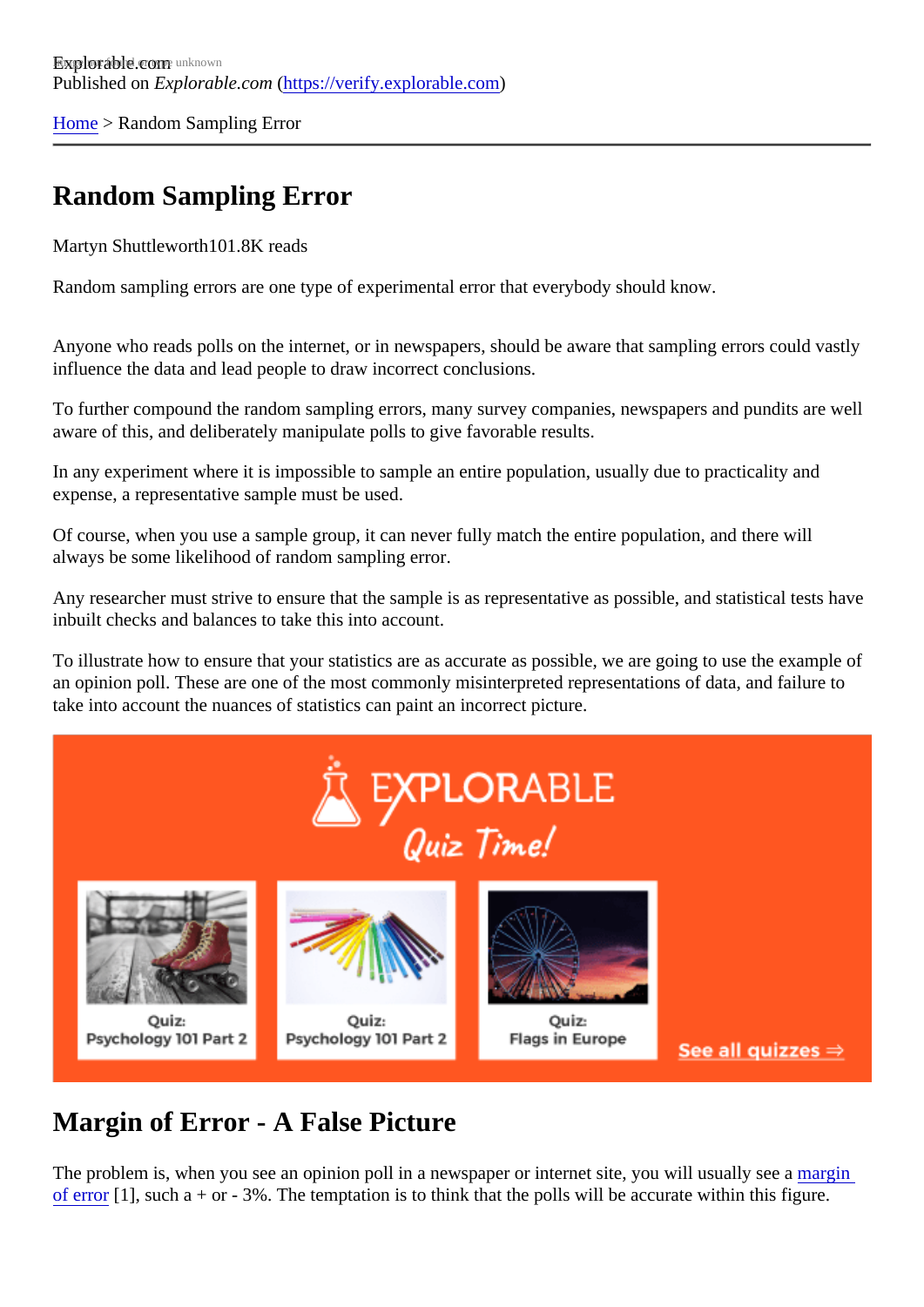For example, if a poll gives one political party (A) a 42% share of the vote, and the other (B) 39%, this opens up a number of possible results. (A) could have 45%, (B) 36%. Both could be 39% or (B) could actually be ahead, 42% versus 39%. Of course, the results could show any variation in between those extremes. Complicated enough?

To complicate the picture further, even this random sampling error can be wildly inaccurate. Any opinion poll may give the margin of error, but this can convey a false sense of security and make people assume to the results 'must' lie within this range.

In fact, these figures could actually be completely wrong, and the numbers are only ever an estimate.

# The Problem With Random Sampling Error

The problem is that these results only show the random sampling error within that specific group. They show the chances of the results in that group occurring purely by chance, exactly like the **95%** ce margin [2] employed by many scientific researchers.

However, this is a very narrow definition and is often misunderstood.

In an opinion poll, there is no guarantee that the sample of 1000 or 10 000 people is truly representative of the larger population as a whole.

There have been many extremely inaccurate polls conducted over the years, and they fell down due to po design and not understanding all of the relevant factors.

For example, an opinion poll company conducting telephone polls may make the mistake of only telephoning during office hours, when most of the population is at work, skewing the data.

In addition, poorer families do not always have a fixed line telephone and use unregistered cell phones, again leaving a huge potential for inaccuracy. The margins of error would be perfectly acceptable, in these case but the overall findings would still be horribly wrong.

Modern polling companies are very skilled at designing pollseliect sample<sup>s</sup>] from many elements of the population, and via various media, so big errors rarely happen. Despite this, opinion polls must always be taken as a guide only, not an exact representation of how an election is likely to unfold.

### Random Sampling Error and Experimental Design

The mistakes made by pollsters relate directly to any type poterment<sup>[4]</sup> involving random sample groups.

Statistics can only work with the ata [5] provided and, if your design is poorly thought out, will not be able to cover up the[serrors](https://verify.explorable.com/type-I-error)<sup>[6]</sup>. Garbage in definitely equals garbage out.

### **Bibliography**

Husch, B. (1971)Planning a Forest Inventor Rome, Italy: Food and Agriculture Organization of the United Nations

Urdan, T.C. (2005)Statistics in Plain EnglishMahwah, NJ: Lawrence Erlbaum

Weisberg, H.F. (2005) The Total Survey Error Approach: A Guide to the New Science of Survey Research